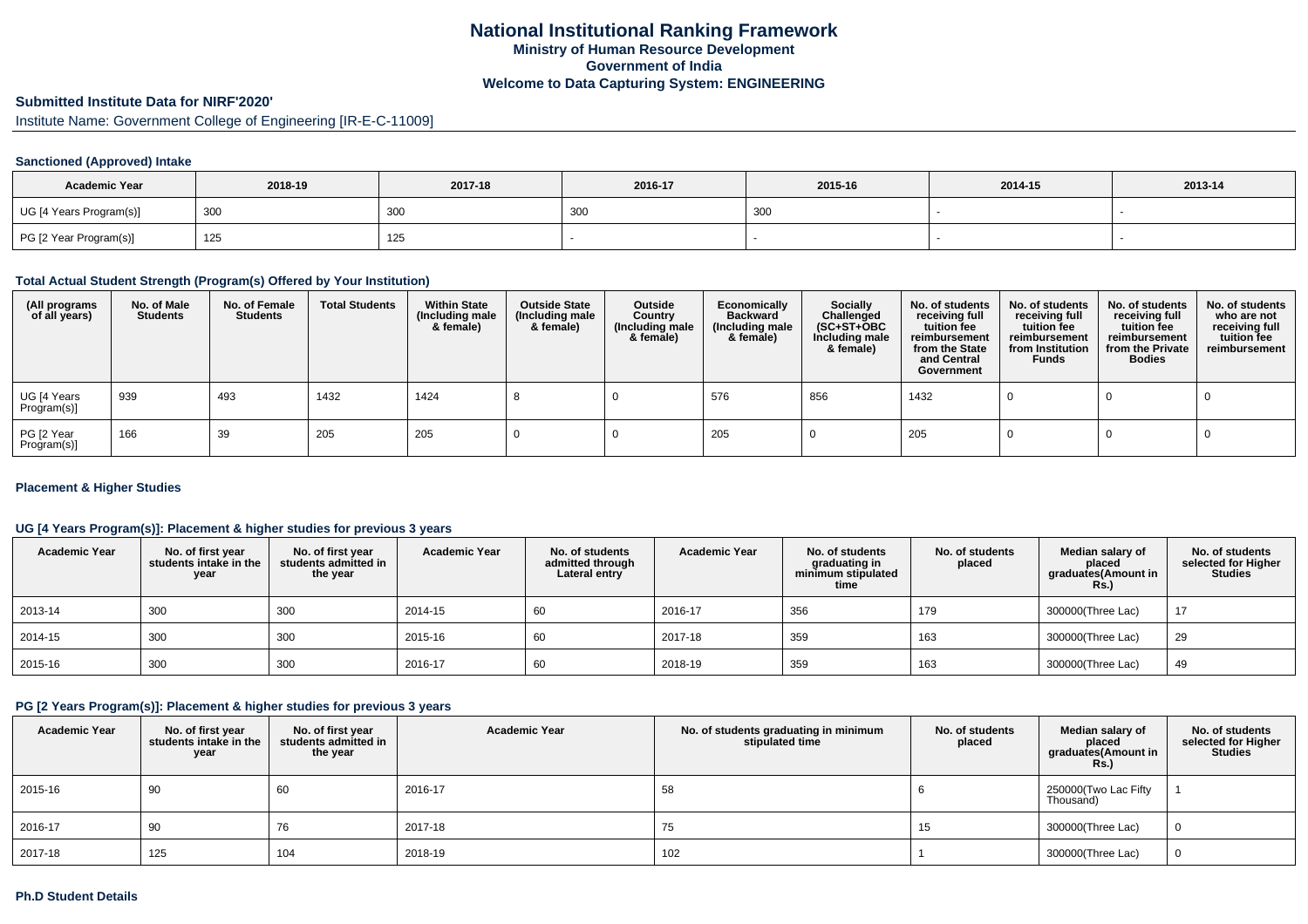| Ph.D (Student pursuing doctoral program till 2017-18; Students admitted in the academic year 2018-19 should not be entered here.) |         |                       |         |  |
|-----------------------------------------------------------------------------------------------------------------------------------|---------|-----------------------|---------|--|
|                                                                                                                                   |         | <b>Total Students</b> |         |  |
| Full Time                                                                                                                         |         |                       |         |  |
| Part Time                                                                                                                         |         | 14                    |         |  |
| No. of Ph.D students graduated (including Integrated Ph.D)                                                                        |         |                       |         |  |
|                                                                                                                                   | 2018-19 | 2017-18               | 2016-17 |  |
| Full Time                                                                                                                         |         |                       |         |  |
| Part Time                                                                                                                         | 14      | 11                    |         |  |

## **Financial Resources: Utilised Amount for the Capital expenditure for previous 3 years**

| <b>Academic Year</b>                                                                                                                                                                      | 2018-19                                                                 | 2017-18                                                                        | 2016-17                                                                        |  |  |  |
|-------------------------------------------------------------------------------------------------------------------------------------------------------------------------------------------|-------------------------------------------------------------------------|--------------------------------------------------------------------------------|--------------------------------------------------------------------------------|--|--|--|
|                                                                                                                                                                                           | <b>Utilised Amount</b>                                                  | <b>Utilised Amount</b>                                                         | <b>Utilised Amount</b>                                                         |  |  |  |
| Annual Capital Expenditure on Academic Activities and Resources (excluding expenditure on buildings)                                                                                      |                                                                         |                                                                                |                                                                                |  |  |  |
| Library (Books, Journals and e-Resources only)                                                                                                                                            | 4276592 (Forty Two Lac Seventy Six Thousand Five Hundred<br>Ninety Two) | 5072214 (Fifty Lac Seventy Two Thousand Two Hundred<br>Fourteen)               | 2495029 (Twenty Four Lac Ninety Five Thousand Twenty Nine                      |  |  |  |
| New Equipment and software for Laboratories                                                                                                                                               | 10416046 (One Crore Four Lac Sixteen Thousand Forty Six)                | 10537856 (One Crore Five Lac Thirty Seven Thousand Eight<br>Hundred Fifty Six) | 12232215 (One Crore Twenty Two Lac Thirty Two Thousand<br>Two Hundred Fifteen) |  |  |  |
| <b>Engineering Workshops</b>                                                                                                                                                              | 304608 (Three Lac Four Thousand Six Hundred Eight)                      | 2872884 (Twenty Eight Lac Seventy Two Thousand Eight<br>Hundred Eighty Four )  | 330590 (Three Lac Thirty Thousand Five Hundred Ninety)                         |  |  |  |
| Other expenditure on creation of Capital Assets (For setting up<br>classrooms, seminar hall, conference hall, library, Lab, Engg<br>workshops excluding expenditure on Land and Building) | 5064696 (Fifty Lac Sixty Four Thousand Six Hundred Ninety<br>Six )      | 1417444 (Fourteen Lac Seventeen Thousand Four Hundred<br>Forty Four)           | 2165918 (Twenty One Lac Sixty Five Thousand Nine Hundred<br>Eighteen)          |  |  |  |

# **Financial Resources: Utilised Amount for the Operational expenditure for previous 3 years**

| Academic Year                                                                                                                                                                                   | 2018-19                                                                                | 2017-18                                                                                   | 2016-17                                                                              |  |  |
|-------------------------------------------------------------------------------------------------------------------------------------------------------------------------------------------------|----------------------------------------------------------------------------------------|-------------------------------------------------------------------------------------------|--------------------------------------------------------------------------------------|--|--|
|                                                                                                                                                                                                 | <b>Utilised Amount</b>                                                                 | <b>Utilised Amount</b>                                                                    | <b>Utilised Amount</b>                                                               |  |  |
| <b>Annual Operational Expenditure</b>                                                                                                                                                           |                                                                                        |                                                                                           |                                                                                      |  |  |
| Salaries (Teaching and Non Teaching staff)                                                                                                                                                      | 152391303 (Fifteen Crore Twenty Three Lac Ninety One<br>Thousand Three Hundred Three ) | 119997521 (Eleven Crore Ninety Nine Lac Ninety Seven<br>Thousand Five Hundred Twenty One) | 102042883 (Ten Crore Twenty Lac Forty Two Thousand Eight<br>Hundred Eighty Three)    |  |  |
| Maintenance of Academic Infrastructure or consumables and<br>other running expenditures (excluding maintenance of hostels<br>and allied services, rent of the building, depreciation cost, etc) | 34530345 (Three Crore Forty Five Lac Thirty Thousand Three<br>Hundred Forty Five )     | 29758502 (Two Crore Ninety Seven Lac Fifty Eight Thousand<br>Five Hundred Two)            | 35319985 (Three Crore Fifty Three Lac Nineteen Thousand<br>Nine Hundred Eighty Five) |  |  |
| Seminars/Conferences/Workshops                                                                                                                                                                  | 1887225 (Eighteen Lac Eighty Seven Thousand Two Hundred<br>Twenty Five )               | 1048333 (Ten Lac Forty Eight Thousand Three Hundred Thirty<br>Three )                     | 6439796 (Sixty Four Lac Thirty Nine Thousand Seven Hundred<br>Ninety Six )           |  |  |

**IPR**

| Calendar year            | 2018 | 2017 | 2016 |
|--------------------------|------|------|------|
| No. of Patents Published |      |      |      |
| No. of Patents Granted   |      |      |      |

# **Sponsored Research Details**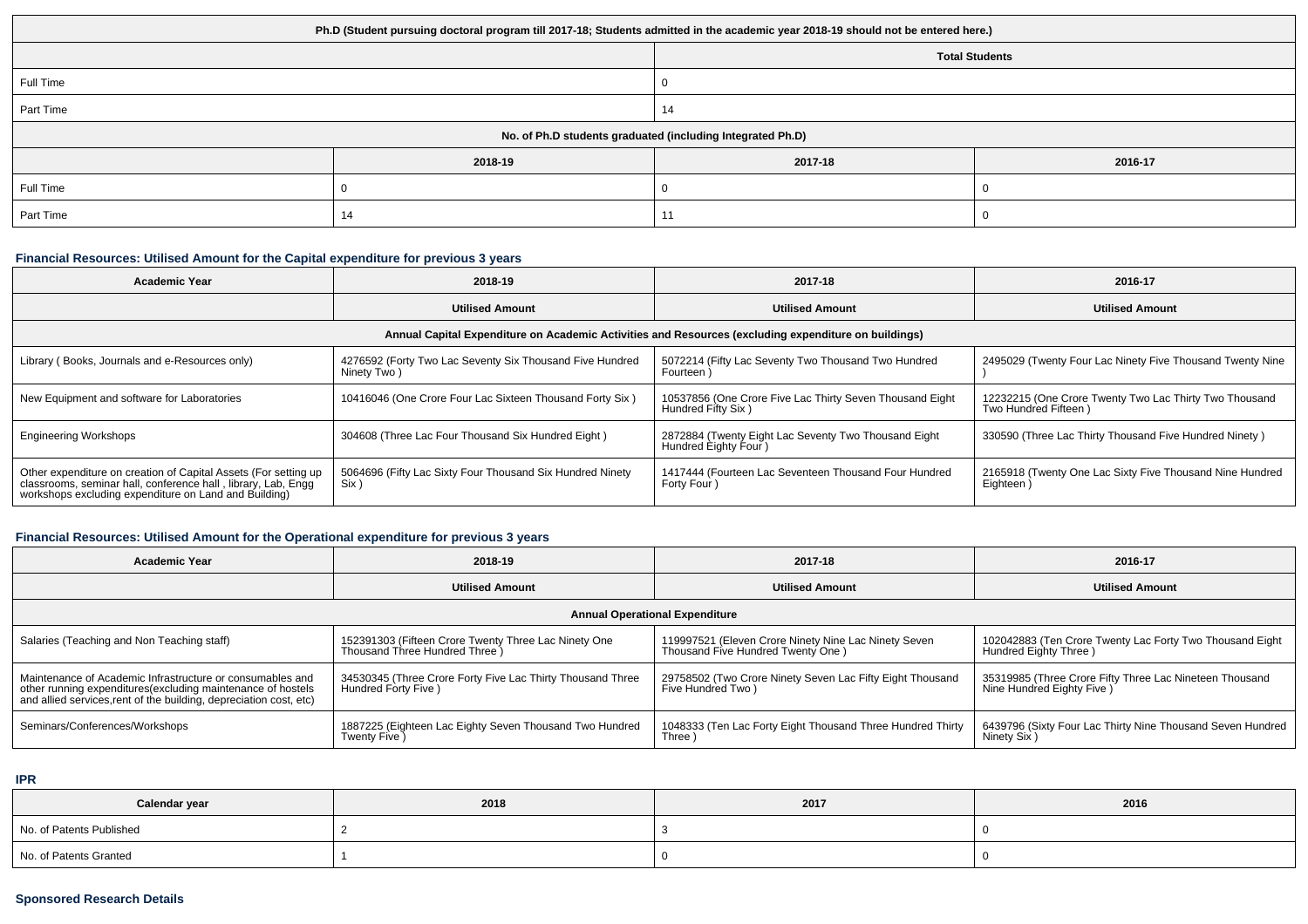| <b>Financial Year</b>                    | 2018-19                | 2017-18              | 2016-17 |
|------------------------------------------|------------------------|----------------------|---------|
| Total no. of Sponsored Projects          |                        |                      |         |
| Total no. of Funding Agencies            |                        |                      |         |
| Total Amount Received (Amount in Rupees) | 150000                 | 35000                |         |
| Amount Received in Words                 | one lac fifty thousand | thirty five thousand | Zero    |

# **Consultancy Project Details**

| <b>Financial Year</b>                    | 2018-19                                                       | 2017-18                                                   | 2016-17                                                 |
|------------------------------------------|---------------------------------------------------------------|-----------------------------------------------------------|---------------------------------------------------------|
| Total no. of Consultancy Projects        | 149                                                           | 69                                                        | 56                                                      |
| Total no. of Client Organizations        |                                                               | -20                                                       | 20                                                      |
| Total Amount Received (Amount in Rupees) | 6475693                                                       | 5461676                                                   | 2208721                                                 |
| Amount Received in Words                 | sixty four lac seventy five thousand six hundred ninety three | fifty four lac sixty one thousand six hundred seventy six | twenty two lac eight thousand seven thousand twenty one |

## **PCS Facilities: Facilities of physically challenged students**

| 1. Do your institution buildings have Lifts/Ramps?                                                                                                        | Yes, more than 60% of the buildings |
|-----------------------------------------------------------------------------------------------------------------------------------------------------------|-------------------------------------|
| 2. Do your institution have provision for walking aids, includingwheelchairs and transportation from one building to another for<br>handicapped students? | Yes                                 |
| 3. Do your institution buildings have specially designed toilets for handicapped students?                                                                | Yes, more than 60% of the buildings |

#### **Awards Details**

| 1. How many faculty member of your institution have received highly reputed national/international awards/recognition from central<br>government agencies in the previous academic year 2018-19 |  |
|-------------------------------------------------------------------------------------------------------------------------------------------------------------------------------------------------|--|
| 2. How many students of your institution have won international awards in the previous academic year 2018-19                                                                                    |  |

# **Accreditation**

## **NBA Accreditation**

| 1. Does your institute have a valid NBA Accreditation? |                                                                                            | <b>YES</b>                    |                             |  |  |  |  |
|--------------------------------------------------------|--------------------------------------------------------------------------------------------|-------------------------------|-----------------------------|--|--|--|--|
|                                                        | Total number of programs (whose two batches have passed out) in the institution/department | Number of programs accredited |                             |  |  |  |  |
| 10                                                     |                                                                                            |                               |                             |  |  |  |  |
| Name of the accredited program                         | Valid from                                                                                 | Valid upto                    | <b>Accreditation Status</b> |  |  |  |  |
| Civil Engineering                                      | 01-01-2016                                                                                 | 30-06-2019                    | Accredited for 3 years      |  |  |  |  |
| <b>Mechanical Engineering</b>                          | 01-01-2016                                                                                 | 30-06-2019                    | Accredited for 3 years      |  |  |  |  |
| <b>Electrical Engineering</b>                          | 01-01-2016                                                                                 | 30-06-2019                    | Accredited for 3 years      |  |  |  |  |
| Information Technology                                 | 01-01-2016                                                                                 | 30-06-2019                    | Accredited for 3 years      |  |  |  |  |
| <b>Construction Management</b>                         | 01-01-2016                                                                                 |                               | Accredited for 3 years      |  |  |  |  |
| <b>Structural Engineering</b>                          | 01-01-2016                                                                                 | 30-06-2018                    | Accredited for 3 years      |  |  |  |  |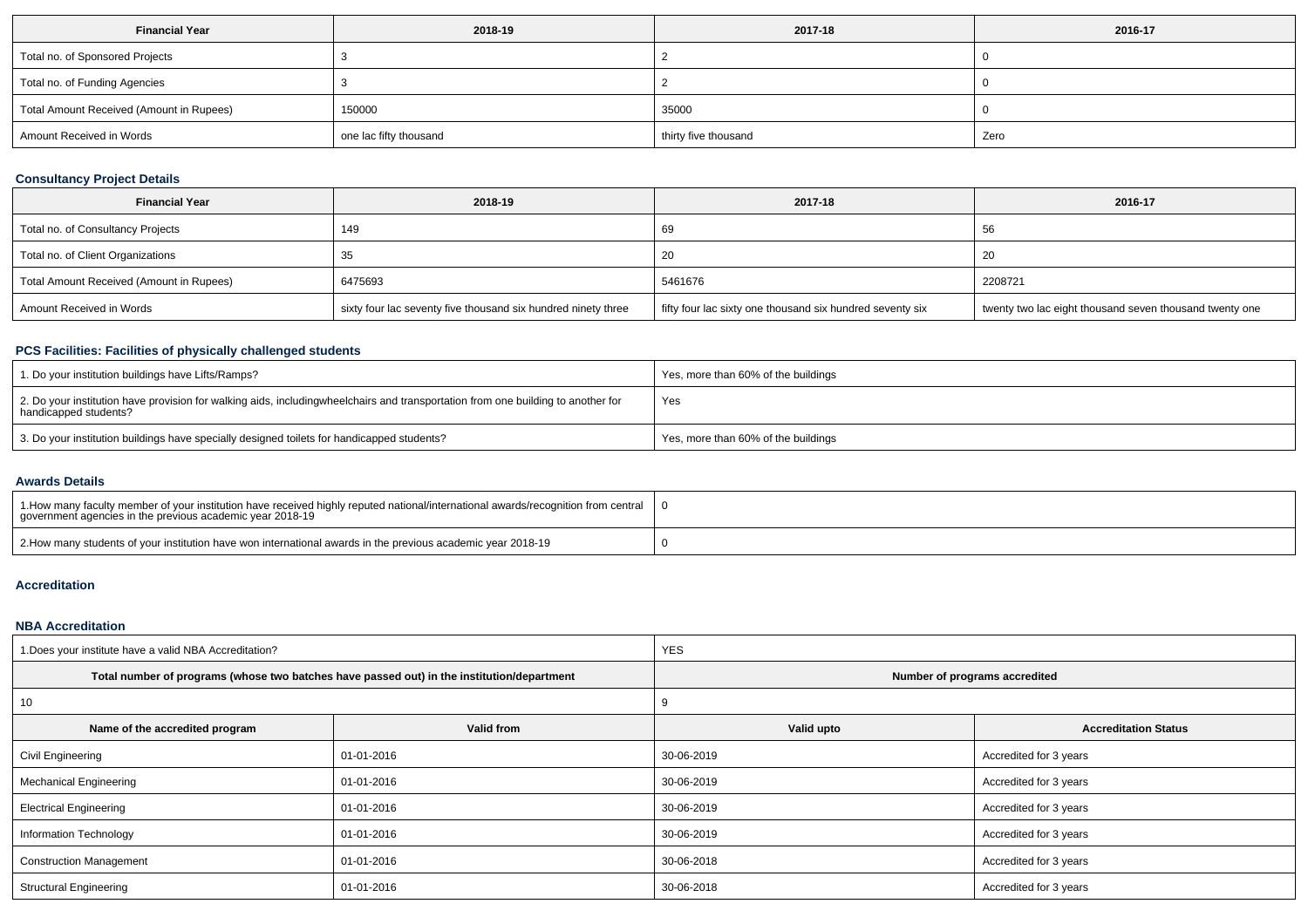| Heat Power systems      | 01-01-2016 | 30-06-2018 | Accredited for 3 years |
|-------------------------|------------|------------|------------------------|
| Production              | 01-01-2016 | 30-06-2018 | Accredited for 3 years |
| Electrical Power System | 01-01-2016 | 30-06-2018 | Accredited for 3 years |

# **Village Adoption**

| Have your institute adopted any village under Unnat Bharat Scheme? | YES |
|--------------------------------------------------------------------|-----|
|--------------------------------------------------------------------|-----|

# **Faculty Details**

| Srno           | Name                             | Age | Designation            | Gender | Qualification | <b>Experience (In</b><br>Months) | <b>Is Associated</b><br><b>Last Year</b> | <b>Currently<br/>working with<br/>institution?</b> | <b>Joining Date</b> | <b>Leaving Date</b> | <b>Association type</b> |
|----------------|----------------------------------|-----|------------------------|--------|---------------|----------------------------------|------------------------------------------|----------------------------------------------------|---------------------|---------------------|-------------------------|
| $\overline{1}$ | Acharya Anil<br>Ramchandra       | 54  | Associate<br>Professor | Male   | Ph.D          | 356                              | Yes                                      | Yes                                                | 30-10-1993          | ä.                  | Regular                 |
| $\overline{2}$ | Jadhav Pradnya<br>Rahul          | 41  | Assistant<br>Professor | Female | M.E.          | 200                              | Yes                                      | Yes                                                | 16-05-2016          | u.                  | Regular                 |
| 3              | Shinde D S                       | 43  | Assistant<br>Professor | Female | Ph.D          | 144                              | Yes                                      | Yes                                                | 01-09-2017          | н.                  | Visiting                |
| 4              | ANDHARE<br>CHETAN VIKRAM         | 37  | Assistant<br>Professor | Male   | M.Tech        | 154                              | No                                       | Yes                                                | 29-09-2016          | ⊶.                  | Regular                 |
| 5              | Dhende Geetanjali<br>Sharad      | 37  | Assistant<br>Professor | Female | M.E.          | 104                              | Yes                                      | Yes                                                | 24-12-2010          | ÷.                  | Regular                 |
| 6              | Waghmare<br>Vidyadhar<br>Bhagwat | 54  | Professor              | Male   | M.E.          | 408                              | Yes                                      | Yes                                                | 12-08-1989          | --                  | Regular                 |
| $\overline{7}$ | Sonpimpale M K                   | 51  | Associate<br>Professor | Male   | Ph.D          | 300                              | No                                       | No                                                 | 30-08-2017          | 08-01-2018          | Regular                 |
| 8              | <b>Bhondwe Abhijeet</b><br>Arun  | 31  | Assistant<br>Professor | Male   | M.Sc.         | 77                               | Yes                                      | Yes                                                | 09-12-2015          |                     | Regular                 |
| 9              | Jawade Prashant<br>Balkrishna    | 42  | Assistant<br>Professor | Male   | M.E.          | 208                              | Yes                                      | Yes                                                | 02-07-2013          | --                  | Regular                 |
| 10             | Gaikwad S R                      | 31  | Assistant<br>Professor | Male   | M.Tech        | 84                               | No                                       | Yes                                                | 07-06-2017          | --                  | Visiting                |
| 11             | Bogar Vaishali<br>Mohan          | 51  | Assistant<br>Professor | Female | M.E.          | 188                              | Yes                                      | Yes                                                | 24-11-2010          |                     | Regular                 |
| 12             | Patil Uma<br>Sharadchandra       | 39  | Assistant<br>Professor | Female | B.E           | 188                              | Yes                                      | Yes                                                | 28-01-2013          |                     | Regular                 |
| 13             | Deokule Niranjan<br>Shahaji      | 29  | Assistant<br>Professor | Male   | M.E.          | 60                               | Yes                                      | Yes                                                | 05-10-2015          |                     | Visiting                |
| 14             | Deshpande<br>Praphulla Krishna   | 50  | Assistant<br>Professor | Male   | M.E.          | 344                              | Yes                                      | Yes                                                | 30-10-1993          | ш,                  | Regular                 |
| 15             | Sali Nitin Vasant                | 49  | Assistant<br>Professor | Male   | M.E.          | 344                              | Yes                                      | Yes                                                | 11-11-2003          | --                  | Regular                 |
| 16             | PAWAR PRAVIN<br><b>SUBHASH</b>   | 29  | Assistant<br>Professor | Male   | M.E.          | 65                               | No                                       | Yes                                                | 12-09-2016          | --                  | Visiting                |
| 17             | Jadhav Vijay<br>Shankar          | 49  | Associate<br>Professor | Male   | M.E.          | 334                              | Yes                                      | Yes                                                | 03-01-1996          | --                  | Regular                 |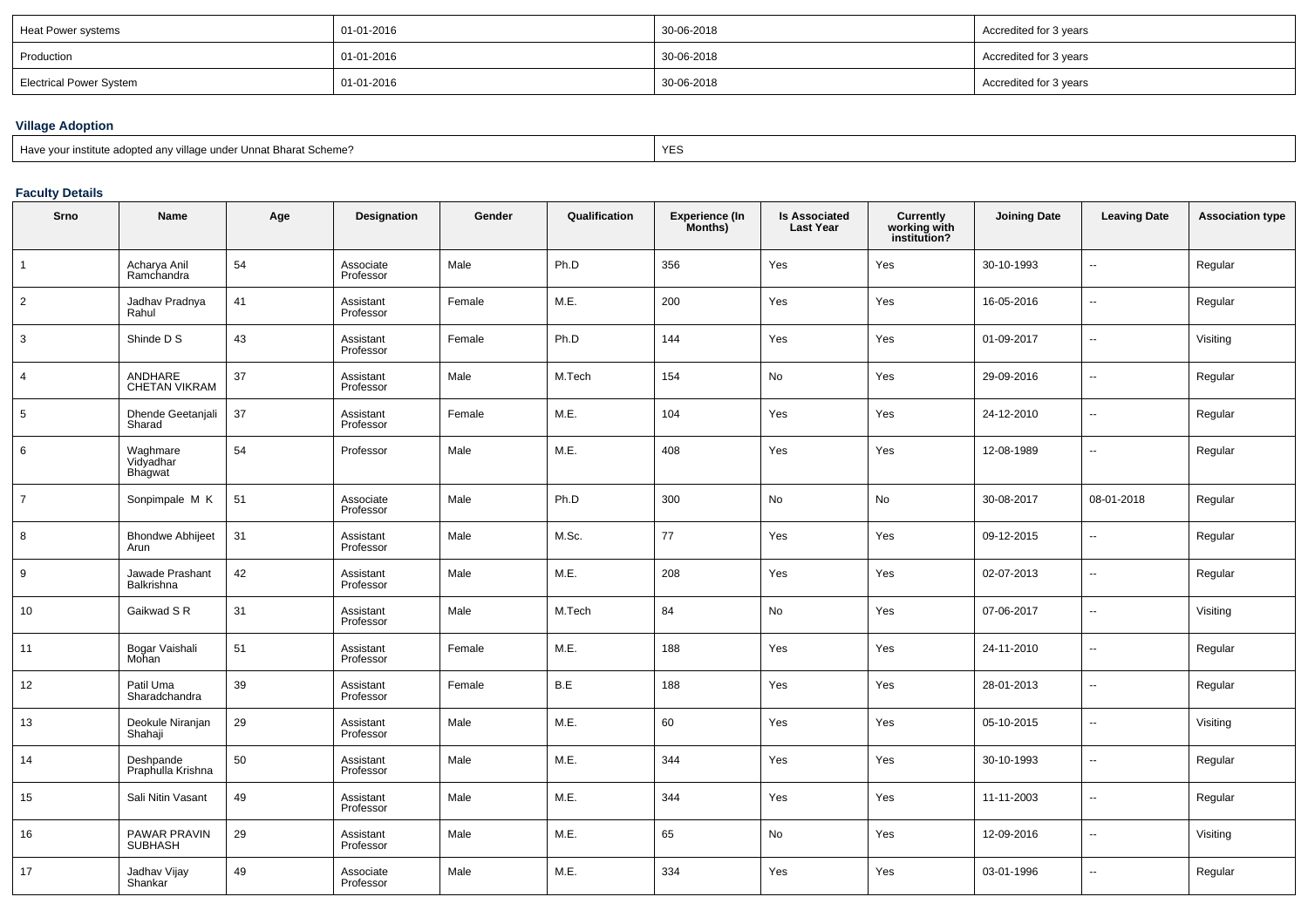| 18 | Chaudhari Atul<br><b>Bhaskar</b>      | 39 | Assistant<br>Professor                              | Male   | M.E.       | 176 | Yes | Yes | 01-11-2011 | --             | Regular                |
|----|---------------------------------------|----|-----------------------------------------------------|--------|------------|-----|-----|-----|------------|----------------|------------------------|
| 19 | Suhas Deshmukh                        | 42 | Associate<br>Professor                              | Male   | Ph.D       | 173 | Yes | Yes | 01-11-2017 | --             | Regular                |
| 20 | swapna A<br>Morkhade                  | 32 | Assistant<br>Professor                              | Female | M.E.       | 138 | Yes | Yes | 18-07-2017 | --             | Regular                |
| 21 | Kasmira B Patil                       | 26 | Assistant<br>Professor                              | Female | M.Tech     | 24  | Yes | Yes | 05-06-2017 | $\sim$         | Visiting               |
| 22 | S P Patil                             | 32 | Assistant<br>Professor                              | Female | M. Phil    | 102 | No  | Yes | 02-07-2018 | н.             | Visiting               |
| 23 | Snehal Ladi                           | 27 | Assistant<br>Professor                              | Female | M.Tech     | 25  | No  | Yes | 02-07-2018 | $\sim$         | Visiting               |
| 24 | Mukund Shiyekar                       | 74 | Professor                                           | Male   | Ph.D       | 360 | Yes | Yes | 09-09-2016 | н.             | Adhoc /<br>Contractual |
| 25 | Yadav Saurabh<br>Sunil                | 31 | Assistant<br>Professor                              | Male   | M.E.       | 60  | Yes | Yes | 12-10-2015 | $\sim$         | Visiting               |
| 26 | Shinde P B                            | 26 | Assistant<br>Professor                              | Female | M.Tech     | 24  | No  | Yes | 06-07-2017 | н.             | Visiting               |
| 27 | Pawar Kunjali R                       | 27 | Assistant<br>Professor                              | Female | Ph.D       | 42  | No  | Yes | 01-08-2017 | --             | Visiting               |
| 28 | Hirde Suchita<br>Kashinath            | 51 | Professor                                           | Female | M.E.       | 346 | Yes | No  | 01-02-1996 | 02-06-2018     | Regular                |
| 29 | Karadkar<br>Shubhangi<br>Budhabhushan | 39 | Assistant<br>Professor                              | Female | M.Sc.      | 224 | Yes | Yes | 28-01-2013 | --             | Regular                |
| 30 | Shinde G B                            | 29 | Assistant<br>Professor                              | Female | B.E        | 94  | No  | Yes | 15-07-2014 | $\overline{a}$ | Visiting               |
| 31 | Malkauthekar<br>Mahananda<br>Dhondiba | 44 | Assistant<br>Professor                              | Female | M.E.       | 224 | Yes | Yes | 07-01-2010 | ш,             | Regular                |
| 32 | JOSHI SAURABH<br>Vilas                | 34 | Assistant<br>Professor                              | Male   | B.E        | 116 | Yes | Yes | 28-01-2013 | --             | Regular                |
| 33 | Hedaoo Manoj<br>Nagorao               | 55 | Associate<br>Professor                              | Male   | M.E.       | 348 | Yes | No  | 01-02-1996 | 02-06-2018     | Regular                |
| 34 | Kumarwad<br>Laxman<br>Lachamanna      | 38 | Assistant<br>Professor                              | Male   | <b>MCA</b> | 118 | Yes | Yes | 11-01-2003 | --             | Regular                |
| 35 | Kanade Ujwala<br>Vitthal              | 43 | Assistant<br>Professor                              | Female | M.Sc.      | 212 | Yes | Yes | 11-10-2002 | --             | Regular                |
| 36 | Khodke Prakash<br>Maoharrao           | 58 | Dean / Principal /<br>Director / Vice<br>Chancellor | Male   | Ph.D       | 452 | Yes | Yes | 10-02-2014 | --             | Regular                |
| 37 | Patil Sunil<br>Vasantrao              | 49 | Assistant<br>Professor                              | Male   | M.E.       | 284 | Yes | Yes | 29-11-2003 | $\sim$         | Regular                |
| 38 | Wani Prakash<br>Ragunath              | 62 | Other                                               | Male   | M.E.       | 461 | No  | Yes | 22-08-2017 | $\sim$         | Adhoc /<br>Contractual |
| 39 | Patil Savita Amol                     | 36 | Assistant<br>Professor                              | Female | Ph.D       | 176 | Yes | Yes | 12-07-2010 | $\sim$         | Regular                |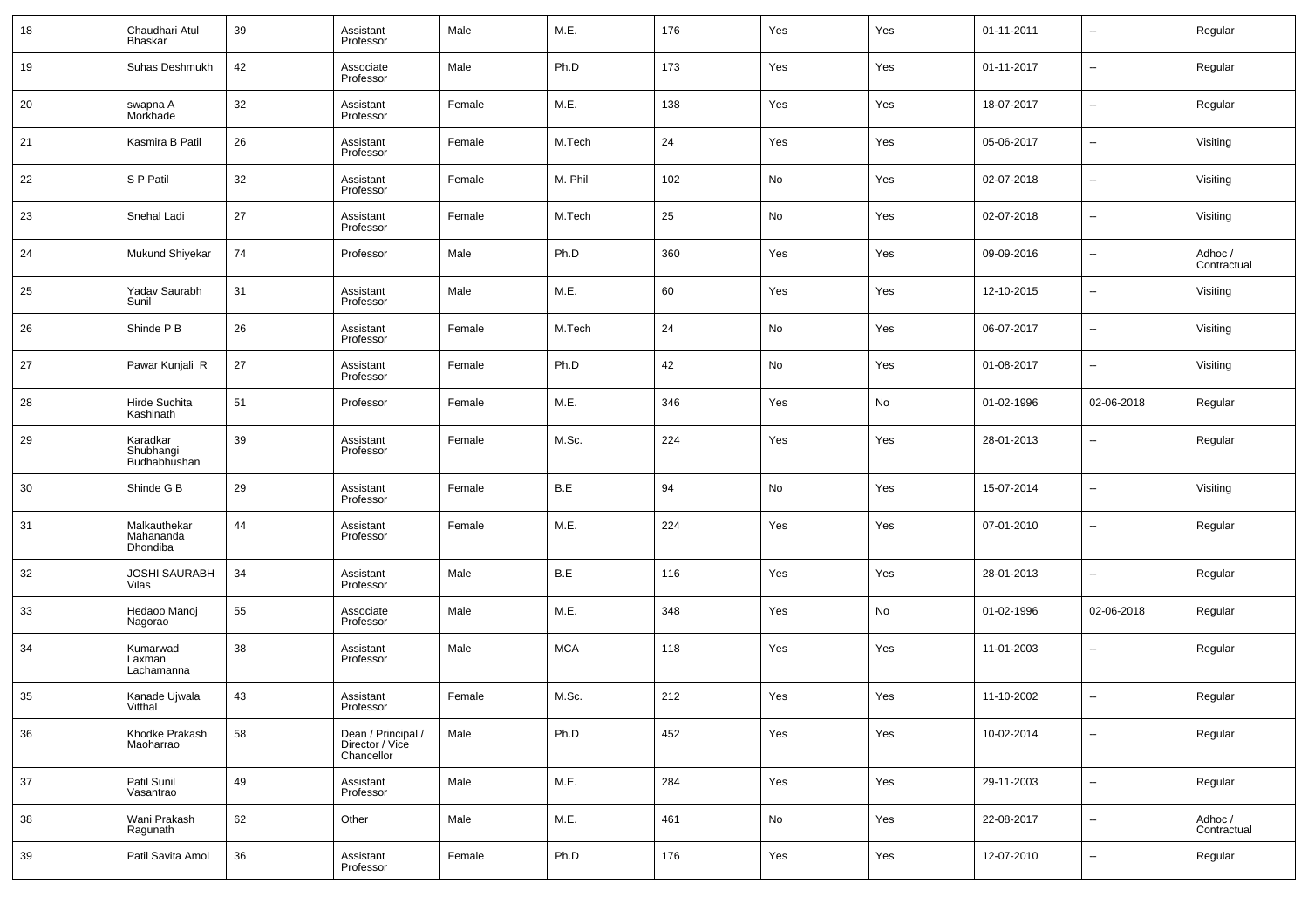| 40 | Gharge Kumudini<br>Sayaji            | 40 | Assistant<br>Professor | Female | M.E.             | 224 | Yes           | Yes | 20-01-2011 | $\overline{\phantom{a}}$ | Regular                |
|----|--------------------------------------|----|------------------------|--------|------------------|-----|---------------|-----|------------|--------------------------|------------------------|
| 41 | <b>Uday Pise</b>                     | 51 | Associate<br>Professor | Male   | Ph.D             | 336 | Yes           | Yes | 31-12-2017 | $\overline{\phantom{a}}$ | Regular                |
| 42 | Shailesh k<br>mahindrakar            | 35 | Assistant<br>Professor | Female | M.Tech           | 132 | Yes           | Yes | 27-09-2017 | $\overline{\phantom{a}}$ | Regular                |
| 43 | S M Kagadi                           | 28 | Assistant<br>Professor | Male   | <b>MCA</b>       | 41  | No            | Yes | 02-07-2018 | $\overline{\phantom{a}}$ | Visiting               |
| 44 | Abhilasha Vijay<br>Sathe             | 26 | Assistant<br>Professor | Female | M.Tech           | 36  | Yes           | Yes | 02-01-2018 | $\overline{\phantom{a}}$ | Visiting               |
| 45 | Amita Shaha                          | 31 | Assistant<br>Professor | Female | M.Tech           | 102 | No            | Yes | 02-07-2018 | $\overline{\phantom{a}}$ | Visiting               |
| 46 | Abhanandan Jha                       | 29 | Assistant<br>Professor | Male   | M.Tech           | 36  | Yes           | Yes | 01-07-2016 | $\overline{\phantom{a}}$ | Adhoc /<br>Contractual |
| 47 | Konnur Basavraj<br>Adidappa          | 57 | Associate<br>Professor | Male   | M.E.             | 404 | Yes           | Yes | 10-01-2002 | $\overline{\phantom{a}}$ | Regular                |
| 48 | Joshi Prasad<br>Madhukar             | 54 | Professor              | Male   | Ph.D             | 392 | Yes           | Yes | 04-06-2000 | $\overline{\phantom{a}}$ | Regular                |
| 49 | Humane P P                           | 28 | Assistant<br>Professor | Female | MSc(Mathematics) | 54  | No            | Yes | 23-08-2017 | $\overline{\phantom{a}}$ | Visiting               |
| 50 | Yadav Manisha<br>Hemant              | 46 | Assistant<br>Professor | Female | M.E.             | 236 | Yes           | Yes | 11-01-2003 | $\overline{\phantom{a}}$ | Regular                |
| 51 | Swati Swapnil<br>Jadhav              | 36 | Assistant<br>Professor | Female | B.E              | 116 | Yes           | Yes | 17-12-2009 | $\overline{\phantom{a}}$ | Regular                |
| 52 | Shetiye Praveen<br>Chhatanrao        | 50 | Associate<br>Professor | Male   | M.Tech           | 312 | Yes           | No  | 12-06-1993 | 15-06-2018               | Regular                |
| 53 | Pise Ashok<br>Tukaram                | 56 | Professor              | Male   | Ph.D             | 380 | Yes           | Yes | 11-10-1986 | $\overline{\phantom{a}}$ | Regular                |
| 54 | Patil Sunil Keshav                   | 52 | Associate<br>Professor | Male   | M.E.             | 332 | Yes           | Yes | 10-10-1995 | $\overline{\phantom{a}}$ | Regular                |
| 55 | Garware Chetan P                     | 29 | Assistant<br>Professor | Male   | M.E.             | 48  | No            | Yes | 03-07-2017 | $\overline{\phantom{a}}$ | Visiting               |
| 56 | Yelure Bhushan<br>Sukumar            | 39 | Assistant<br>Professor | Male   | M.Tech           | 200 | Yes           | Yes | 31-01-2011 | $\overline{\phantom{a}}$ | Regular                |
| 57 | Raka Vijaykumar<br><b>Bansilal</b>   | 48 | Assistant<br>Professor | Male   | M.E.             | 260 | Yes           | Yes | 08-02-2016 | $\overline{\phantom{a}}$ | Regular                |
| 58 | Alsundkar Krishna<br>Namdev          | 38 | Assistant<br>Professor | Male   | Ph.D             | 104 | Yes           | Yes | 13-02-2013 | $\overline{\phantom{a}}$ | Regular                |
| 59 | Pawar Suryakant<br>Hindurao          | 56 | Assistant<br>Professor | Male   | M.E.             | 392 | Yes           | Yes | 27-10-1998 | $\overline{\phantom{a}}$ | Regular                |
| 60 | Ambike R P                           | 39 | Assistant<br>Professor | Female | M.Tech           | 143 | No            | Yes | 06-07-2017 | $\overline{\phantom{a}}$ | Visiting               |
| 61 | Shinde Priyanka<br>Prakash           | 34 | Assistant<br>Professor | Female | <b>MCA</b>       | 128 | Yes           | Yes | 04-04-2012 | $\overline{\phantom{a}}$ | Regular                |
| 62 | KULKARNI<br>RAJKUMAR<br>BHIMASHANKAR | 50 | Associate<br>Professor | Male   | M.E.             | 356 | $\mathsf{No}$ | Yes | 26-08-2016 | $\overline{\phantom{a}}$ | Regular                |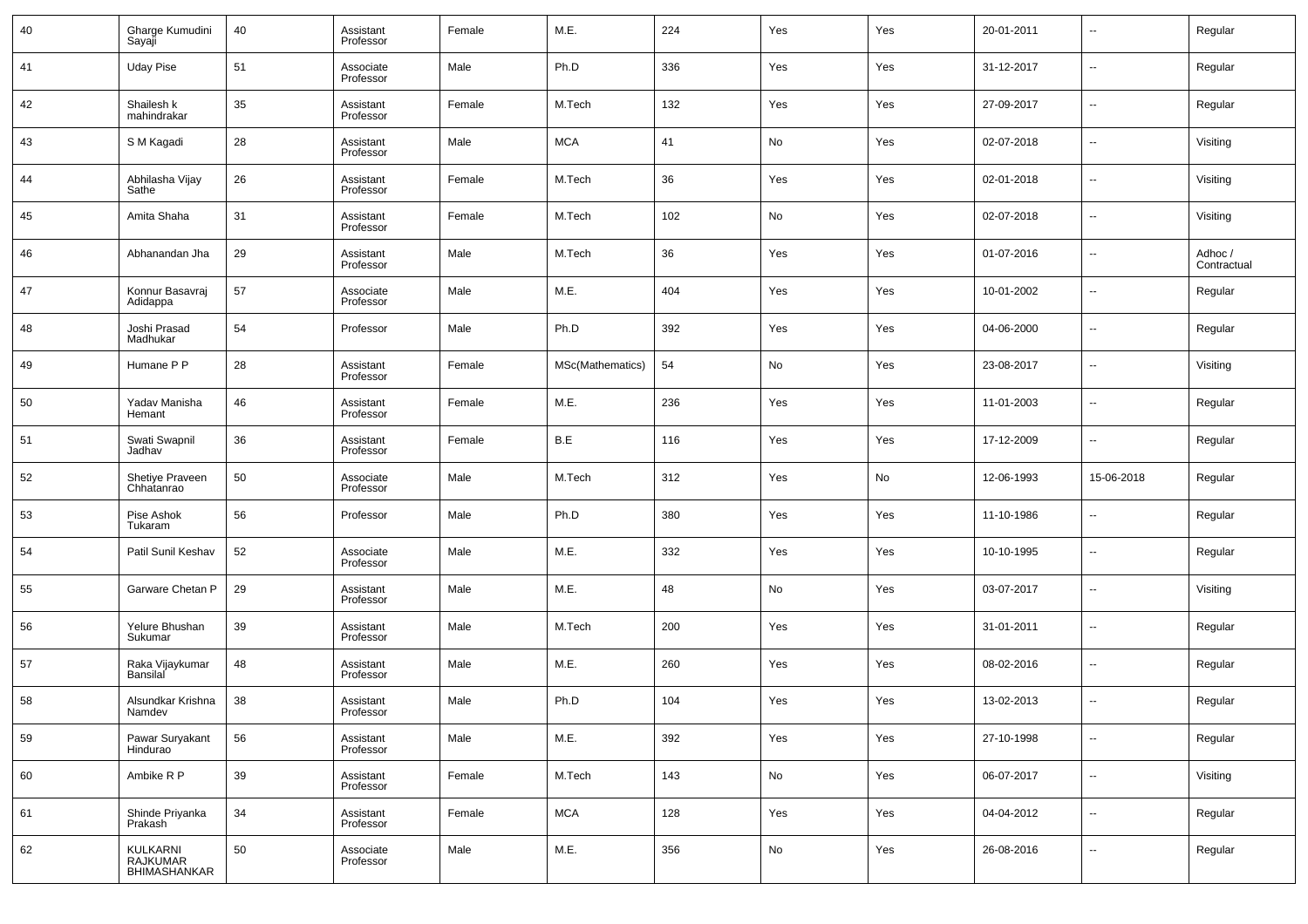| 63 | kalpana K More                        | 30 | Assistant<br>Professor | Female | M.Tech     | 72  | Yes | Yes | 22-06-2017 | $\sim$                   | Regular                |
|----|---------------------------------------|----|------------------------|--------|------------|-----|-----|-----|------------|--------------------------|------------------------|
| 64 | Dr U V Patil                          | 46 | Associate<br>Professor | Male   | Ph.D       | 300 | Yes | Yes | 01-01-2016 | ⊶.                       | Regular                |
| 65 | Digvijay V Ghadge                     | 26 | Assistant<br>Professor | Male   | M.Tech     | 24  | No  | Yes | 30-06-2018 | $\sim$                   | Visiting               |
| 66 | S V Patil                             | 34 | Assistant<br>Professor | Female | M.Sc.      | 106 | No  | Yes | 02-07-2018 | ⊶.                       | Visiting               |
| 67 | Supriya Kadam                         | 28 | Assistant<br>Professor | Female | M.Tech     | 90  | Yes | Yes | 03-07-2017 | $\sim$                   | Visiting               |
| 68 | S j Wagh                              | 46 | Professor              | Male   | Ph.D       | 286 | Yes | Yes | 08-07-2016 | $\sim$                   | Regular                |
| 69 | Patil Sushant H                       | 31 | Assistant<br>Professor | Male   | M.Tech     | 55  | No  | Yes | 12-06-2017 | $\overline{\phantom{a}}$ | Regular                |
| 70 | Sheth Pranali Dilip                   | 29 | Assistant<br>Professor | Female | M.Tech     | 72  | Yes | Yes | 02-03-2015 | $\overline{\phantom{a}}$ | Visiting               |
| 71 | <b>MULE NILAKSHI</b><br><b>MARUTI</b> | 34 | Assistant<br>Professor | Female | B.E        | 128 | Yes | Yes | 28-09-2010 | $\overline{\phantom{a}}$ | Regular                |
| 72 | Mohite Suhas<br>Sakharam              | 51 | Professor              | Male   | Ph.D       | 336 | Yes | No  | 07-09-1996 | 30-06-2018               | Regular                |
| 73 | Patil Bhagwat<br>Sonu                 | 49 | Assistant<br>Professor | Male   | <b>MCA</b> | 188 | Yes | Yes | 11-10-2003 | $\overline{\phantom{a}}$ | Regular                |
| 74 | Tayade Kishor<br>Narayan              | 45 | Assistant<br>Professor | Male   | M.E.       | 228 | Yes | No  | 31-03-2011 | 02-06-2018               | Regular                |
| 75 | Ghugal Yuwaraj<br>Marotrao            | 58 | Professor              | Male   | Ph.D       | 368 | Yes | Yes | 25-01-1990 | $\overline{\phantom{a}}$ | Regular                |
| 76 | Chavan<br>Yashpalsing<br>Devising     | 35 | Assistant<br>Professor | Male   | M.E.       | 140 | Yes | Yes | 24-01-2011 | $\overline{\phantom{a}}$ | Regular                |
| 77 | Pathankar J P                         | 68 | Professor              | Male   | M.E.       | 384 | No  | Yes | 21-08-2017 | $\overline{\phantom{a}}$ | Adhoc /<br>Contractual |
| 78 | Valunjkar<br>Shriniwas<br>Shripadrao  | 58 | Professor              | Male   | M.Tech     | 404 | Yes | Yes | 19-07-2010 | $\overline{\phantom{a}}$ | Regular                |
| 79 | Korsegaonkar Y B                      | 25 | Assistant<br>Professor | Male   | M.Tech     | 28  | No  | Yes | 12-07-2017 | $\overline{\phantom{a}}$ | Visiting               |
| 80 | Landage Amarsinh<br>Babanrao          | 37 | Assistant<br>Professor | Male   | M.Tech     | 164 | Yes | Yes | 11-11-2003 | ٠.                       | Regular                |
| 81 | SHETTY NIKITA<br>RAVINDRA             | 35 | Assistant<br>Professor | Female | M.Tech     | 180 | Yes | Yes | 26-09-2016 |                          | Regular                |
| 82 | Deshpande<br>Umesh Laxmikant          | 46 | Assistant<br>Professor | Male   | M.E.       | 248 | Yes | Yes | 04-08-2000 | $\overline{\phantom{a}}$ | Regular                |
| 83 | Shinde<br>Sanjaykumar<br>Mashappa     | 47 | Associate<br>Professor | Male   | M.Sc.      | 236 | Yes | Yes | 09-10-2002 | $\overline{\phantom{a}}$ | Regular                |
| 84 | Shrivastava R K                       | 52 | Professor              | Male   | Ph.D       | 334 | No  | Yes | 10-08-2017 | $\overline{\phantom{a}}$ | Regular                |
| 85 | Tanurkar Pooja<br>Sadanandrao         | 28 | Assistant<br>Professor | Female | M.E.       | 48  | Yes | Yes | 07-10-2015 | $\sim$                   | Adhoc/<br>Contractual  |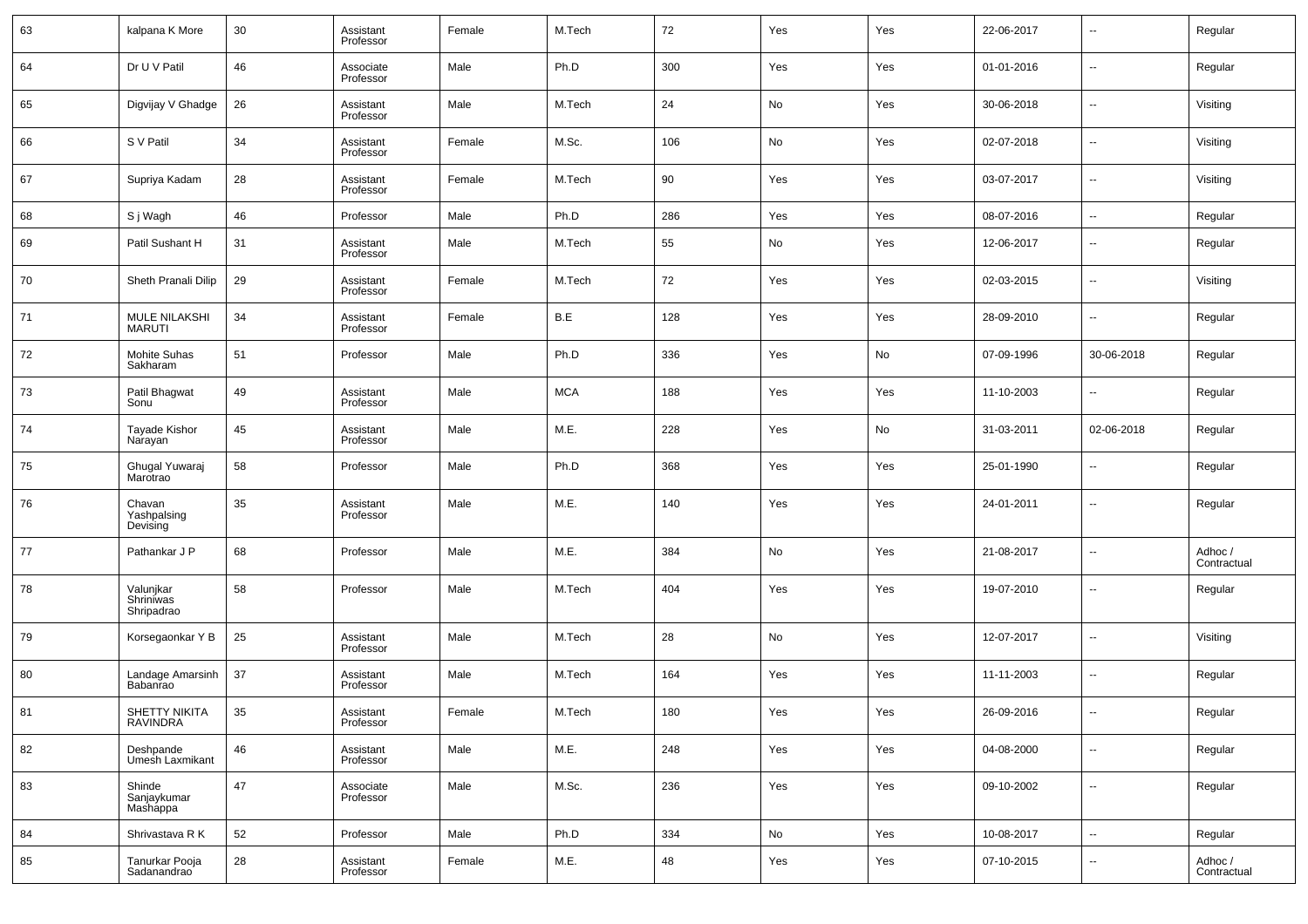| 86  | R S Mawale                | 36 | Assistant<br>Professor | Male   | M.E.       | 132    | No         | Yes | 20-09-2008 | $\overline{\phantom{a}}$ | Regular  |
|-----|---------------------------|----|------------------------|--------|------------|--------|------------|-----|------------|--------------------------|----------|
| 87  | Dr V S Patil              | 40 | Associate<br>Professor | Male   | Ph.D       | 228    | Yes        | Yes | 24-10-2016 | $\overline{\phantom{a}}$ | Regular  |
| 88  | K S Mujawar               | 27 | Assistant<br>Professor | Female | <b>MCA</b> | 34     | No         | Yes | 02-07-2018 | $\overline{\phantom{a}}$ | Visiting |
| 89  | <b>Shital Dawane</b>      | 29 | Assistant<br>Professor | Female | M.Tech     | 26     | No         | Yes | 03-07-2018 | $\overline{\phantom{a}}$ | Visiting |
| 90  | <b>Mahesh Khedkar</b>     | 28 | Assistant<br>Professor | Male   | M.Tech     | 36     | No         | Yes | 02-07-2018 | $\overline{\phantom{a}}$ | Visiting |
| 91  | A H Kulkarni              | 26 | Assistant<br>Professor | Male   | M.Tech     | 48     | Yes        | Yes | 26-12-2017 | $\overline{\phantom{a}}$ | Visiting |
| 92  | O R Misal                 | 25 | Assistant<br>Professor | Male   | M.Tech     | 12     | No         | Yes | 01-07-2019 | $\overline{\phantom{a}}$ | Visiting |
| 93  | T M Bansode               | 28 | Assistant<br>Professor | Male   | M.Tech     | 17     | No         | Yes | 01-07-2019 | $\overline{\phantom{a}}$ | Visiting |
| 94  | C A KULKARNI              | 24 | Assistant<br>Professor | Female | M.Tech     | 18     | No         | Yes | 01-07-2019 | $\overline{\phantom{a}}$ | Visiting |
| 95  | ΜМ<br><b>KUMTHEKAR</b>    | 24 | Assistant<br>Professor | Female | M.Tech     | 17     | No         | Yes | 26-08-2019 | $\overline{\phantom{a}}$ | Visiting |
| 96  | S S Ghatage               | 54 | Assistant<br>Professor | Male   | <b>MCA</b> | 204    | Yes        | Yes | 02-07-2018 | $\overline{\phantom{a}}$ | Visiting |
| 97  | A P Joshi                 | 33 | Assistant<br>Professor | Male   | M.Tech     | 144    | No         | Yes | 01-07-2019 | $\overline{\phantom{a}}$ | Visiting |
| 98  | S S Bhandare              | 38 | Assistant<br>Professor | Male   | M.E.       | 144    | No         | Yes | 01-07-2019 | $\overline{\phantom{a}}$ | Visiting |
| 99  | S G Chavhan               | 41 | Assistant<br>Professor | Male   | M.E.       | 150    | No         | Yes | 01-07-2019 | $\overline{\phantom{a}}$ | Visiting |
| 100 | A U Mohite                | 38 | Assistant<br>Professor | Female | M.E.       | 156    | No         | Yes | 01-07-2019 | $\overline{\phantom{a}}$ | Visiting |
| 101 | K K Masal                 | 26 | Assistant<br>Professor | Female | M.E.       | 15     | No         | Yes | 01-07-2019 | $\overline{\phantom{a}}$ | Visiting |
| 102 | S V Kumbhar               | 25 | Assistant<br>Professor | Female | M.Tech     | 12     | No         | Yes | 01-07-2019 | $\overline{\phantom{a}}$ | Visiting |
| 103 | P P Kawalkar              | 40 | Assistant<br>Professor | Female | M.E.       | 102    | No         | Yes | 08-07-2019 | $\overline{\phantom{a}}$ | Visiting |
| 104 | k A Mulani                | 25 | Assistant<br>Professor | Female | M.Tech     | 8      | No         | Yes | 04-07-2019 | $\overline{\phantom{a}}$ | Visiting |
| 105 | S B Supugade              | 32 | Assistant<br>Professor | Female | M.Sc(Phy)  | 55     | ${\sf No}$ | Yes | 27-08-2019 | $\overline{\phantom{a}}$ | Visiting |
| 106 | D M Kolse                 | 28 | Assistant<br>Professor | Male   | M.E.       | 8      | ${\sf No}$ | Yes | 08-07-2019 | $\overline{\phantom{a}}$ | Visiting |
| 107 | V H Karande               | 29 | Assistant<br>Professor | Male   | M.E.       | $37\,$ | Yes        | Yes | 10-09-2016 | $\overline{\phantom{a}}$ | Visiting |
| 108 | Sanjay Mahadev<br>Bhosale | 39 | Assistant<br>Professor | Male   | M.E.       | 84     | Yes        | Yes | 30-06-2014 | $\overline{\phantom{a}}$ | Visiting |